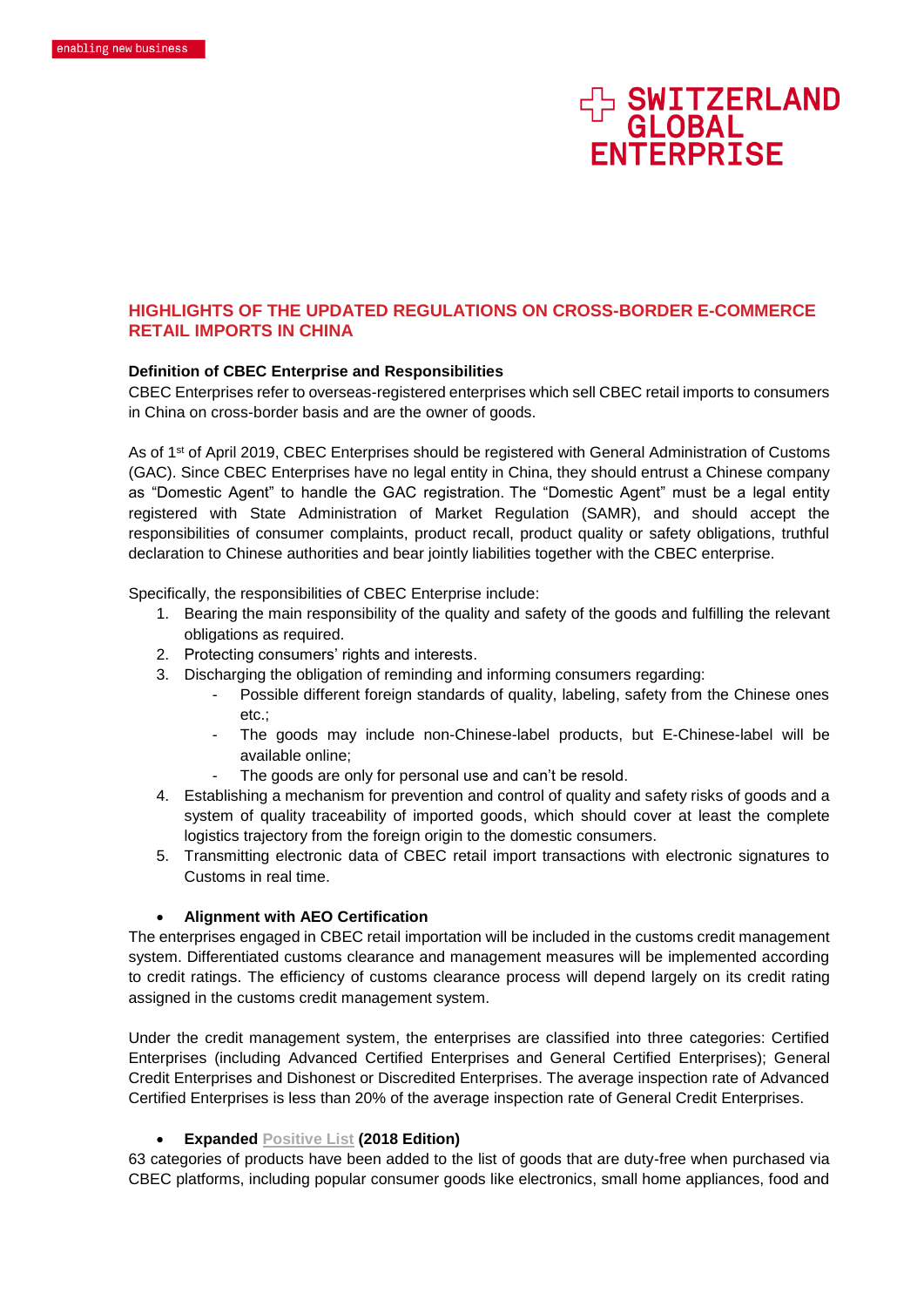beverage, clothing and footwear, and healthcare products etc. With the new policy, the list of duty-free CBEC products covers 1,321 items in total.

In the positive list, the type of CBEC modes that can be used to import certain products has also been specified.

## • **First-time Import Registration Waiver**

CBEC retail imports are regulated as articles imported for personal use. No requirements for licensing, registration or record filling for first-time imports will apply to the retail imports through CBEC platforms. This indefinitely extends the waiver of the pre-importation registration requirements on specified categories of products, e.g., cosmetics, infant formula, health food, medical devices, etc., which was originally set to expire on 31<sup>st</sup> of December 2018.

## • **Expanded CBEC Pilot Zones**

The updated regulations have expanded from 15 cities to another 22 cities with newly established comprehensive CBEC pilot zones, which means there are 37 pilot cities for CBEC in total, including:

*Beijing, Tianjin, Shanghai, Tangshan, Hohhot, Shenyang, Dalian, Changchun, Harbin, Nanjing, Suzhou, Wuxi, Hangzhou, Ningbo, Yiwu, Hefei, Fuzhou, Xiamen, Nanchang, Qingdao, Weihai, Zhengzhou, Wuhan, Changsha, Guangzhou, Shenzhen, Zhuhai, Dongguan, Nanning, Haikou, Chongqing, Chengdu, Guiyang, Kunming, Xi'an, Lanzhou, and Pingtan.*

According to a statement released after the State Council executive meeting in July 2019, more cities will be encouraged to launch CBEC pilot zones on top of the 37 existing zones, and more measures to further widen market access in China' CBEC pilot zones are being considered.

### • **Import Modes**

The CBEC retail imports can be divided into two modes of operation:

### Bonded Warehouse Mode (Customs Supervision Code 1210 & 1239):

Goods are temporarily stored in a bonded warehouse in China. After a customer places an order, customs clearance and delivery will be carried out immediately from the bonded warehouse. This mode entails a large inventory, but the goods are delivered quicker.

Currently, the bonded warehouse mode is applicable to all goods included in the "positive list", and it involves two supervision codes. The customs supervision code 1210 refers to "online shopping bonded import mode" and is applicable to only 37 pilot cities.

The customs supervision code 1239 refers to "online shopping bonded import A mode" and is applicable to cities other than the 37 pilot ones; and in this case, for goods like cosmetics, infant formulas, medical appliances and food for special purposes (e.g. health supplements and foods for special medical purposes) which are subject to requirements of licensing, registration or record filing for first-time imports, they must be imported in accordance with relevant laws and regulations.

### Direct Shipping Mode (Customs Supervision code 9610):

Upon receipt of an order, the overseas supplier dispatches the goods to China via post or express delivery services. After the customs clearance process is completed, the goods will be released to the consumer. This mode does not require domestic inventory but is more complicated than bonded importation because of the delivery arrangements. Customer satisfaction also may be impacted depending on the efficiency of the international transportation.

The direct shipping mode can be practiced across the country, but it only applies to goods in the positive list which are not labelled as "only limited to commodities imported via CBEC under the bonded warehouse mode".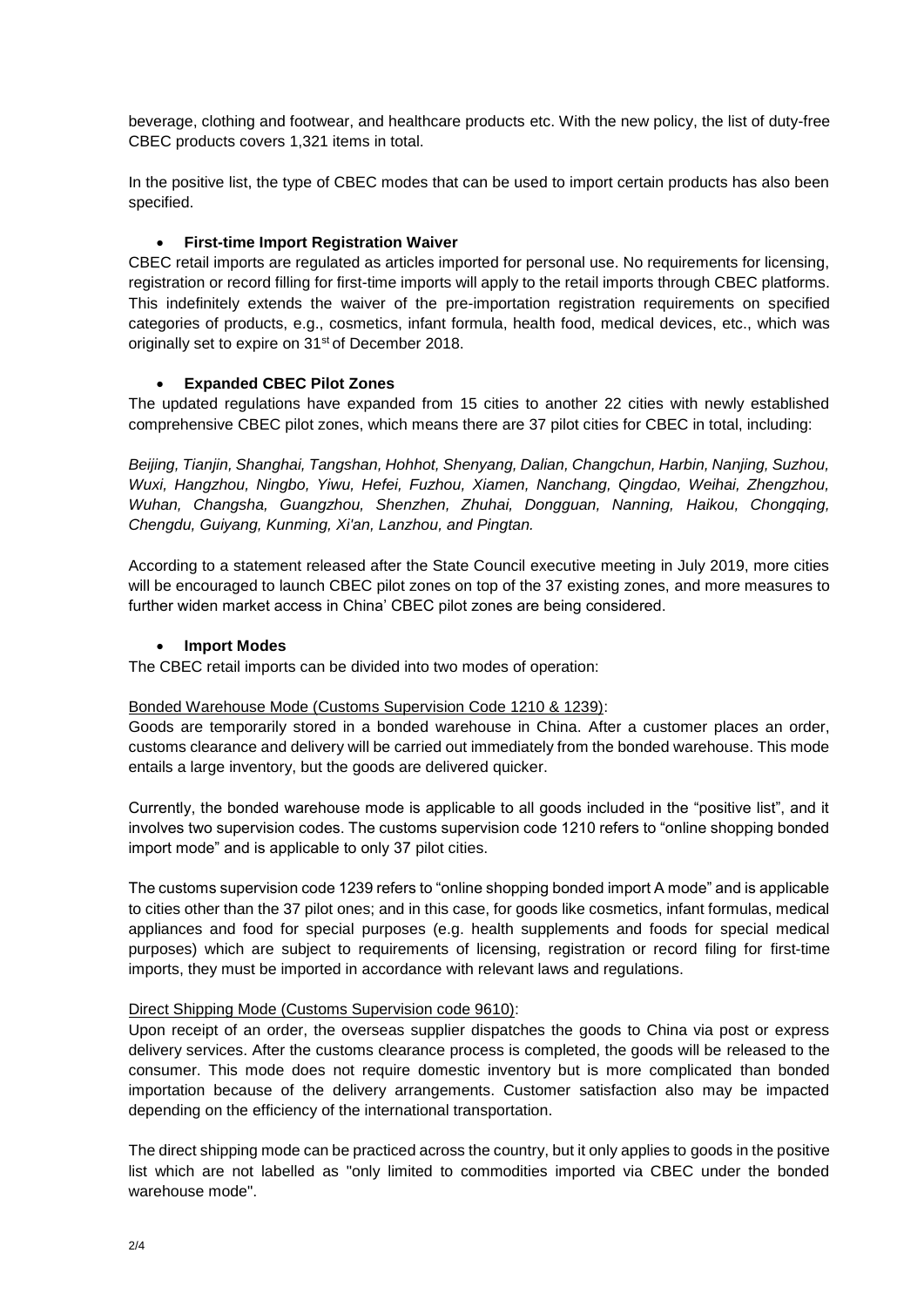| <b>Comparision of Modes and Applicable Locations</b> |                                                                                                                                                                                                           |                                                                                                                                                                                  |                                                                                                                                                                                                                                                                                                                                                                                                                                                                                                                           |  |
|------------------------------------------------------|-----------------------------------------------------------------------------------------------------------------------------------------------------------------------------------------------------------|----------------------------------------------------------------------------------------------------------------------------------------------------------------------------------|---------------------------------------------------------------------------------------------------------------------------------------------------------------------------------------------------------------------------------------------------------------------------------------------------------------------------------------------------------------------------------------------------------------------------------------------------------------------------------------------------------------------------|--|
| Mode                                                 | Commodity<br>Scope                                                                                                                                                                                        | 37 Pilot Cities                                                                                                                                                                  | Non-pilot Cities                                                                                                                                                                                                                                                                                                                                                                                                                                                                                                          |  |
| <b>Bonded</b><br>Warehouse<br>Mode                   | All the<br>commodities<br>(1, 321)<br>commodities)<br>in the positive<br>list                                                                                                                             | Supervision Code 1210<br>Supervised as<br>goods for<br>personal use<br>Licensing for first-<br>time<br>imports is not<br>needed<br>No<br>registration/record<br>filing is needed | Supervision Code 1239<br>Licensing for first-<br>time imports is not<br>needed<br>When products enter<br>the bonded area<br>(referred to as the<br>"customs<br>supervision area")<br>from abroad, they<br>are supervised as<br>goods (goods like<br>cosmetics, infant<br>formulas, medical<br>appliances, and food<br>for special purposes<br>need<br>registration/record<br>filing)<br>When products are<br>delivered from the<br>bonded area to<br>consumers, they are<br>supervised as<br>products for<br>personal use |  |
| <b>Direct</b><br>Shipping<br>Mode                    | Goods in the<br>positive list<br>which are not<br>labeled as<br>"only limited<br>to<br>commodities<br>(1, 245)<br>commodities)<br>imported via<br><b>CBEC</b> under<br>the bonded<br>warehouse<br>model". | Supervision code 9610                                                                                                                                                            | Supervised as products for personal use<br>Licensing for first-time imports is not needed<br>No registration/record filing is needed                                                                                                                                                                                                                                                                                                                                                                                      |  |
| General<br>Trade                                     | All the<br>products                                                                                                                                                                                       | $\bullet$                                                                                                                                                                        | Licensing for first-time imports is needed<br>Registration/record filing is needed                                                                                                                                                                                                                                                                                                                                                                                                                                        |  |

Table 1: Comparision of import modes and applicable locations

### • **Value Limit Relaxation**

The value limit for per transaction purchase threshold is increased from RMB 2,000 to RMB 5,000, and the annual quota per person is increased from RMB 20,000 to RMB 26,000. If the customs value of a single product exceeds the single transaction limit, but is less than the annual transaction threshold, the item can still be imported via the CBEC retail channel. However, customs duties, import VAT and consumption tax will be levied in full and the transaction amount must be included in the total annual transaction amount.